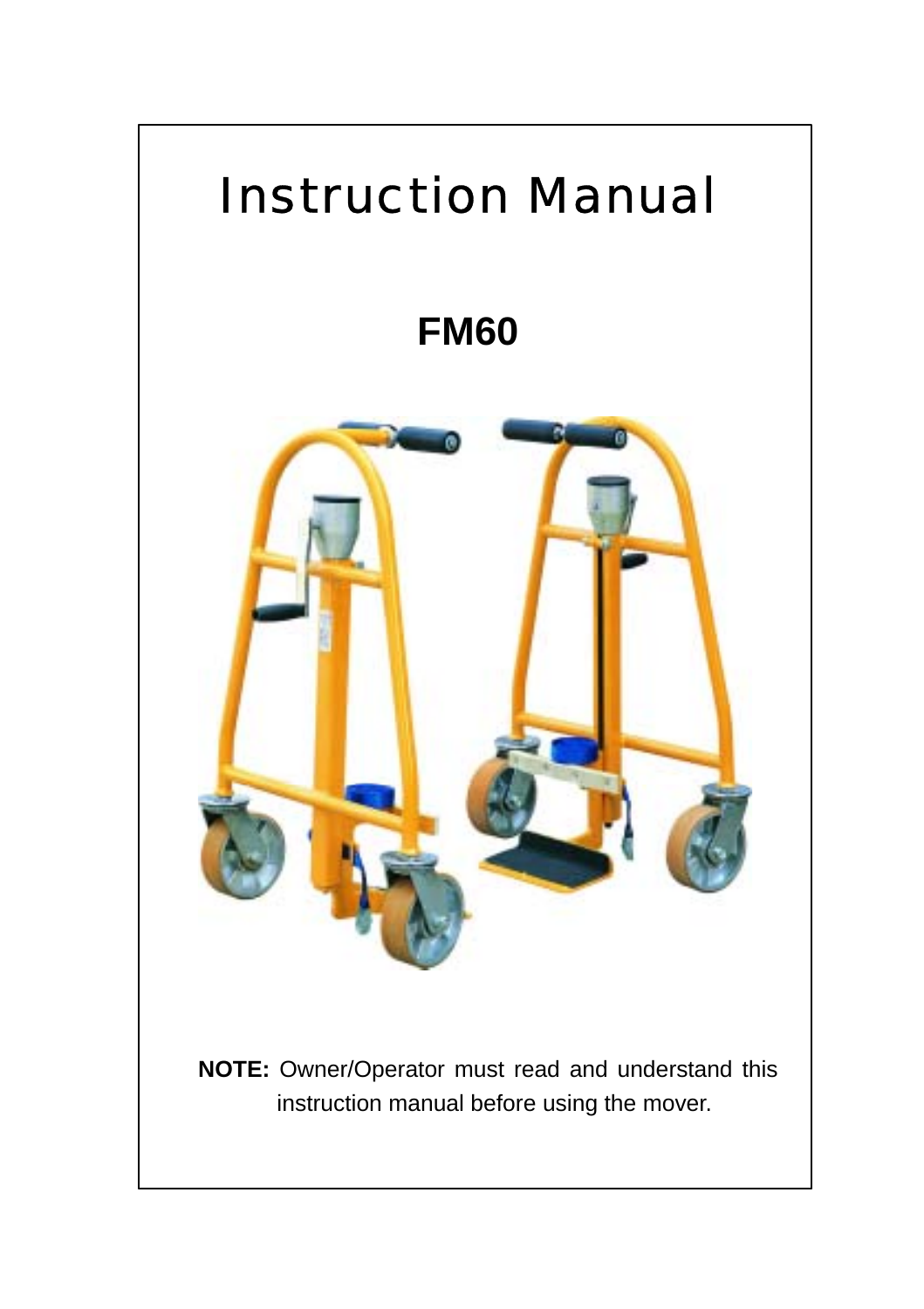# **Contents**

- **1. Application**
- **2. Specifications**
- **3. Assembly**
- **4. Precautions and Preparation**
- **5. Operation**
- **6. Care and Maintenance**
- **7. Parts List & Exploded Figure**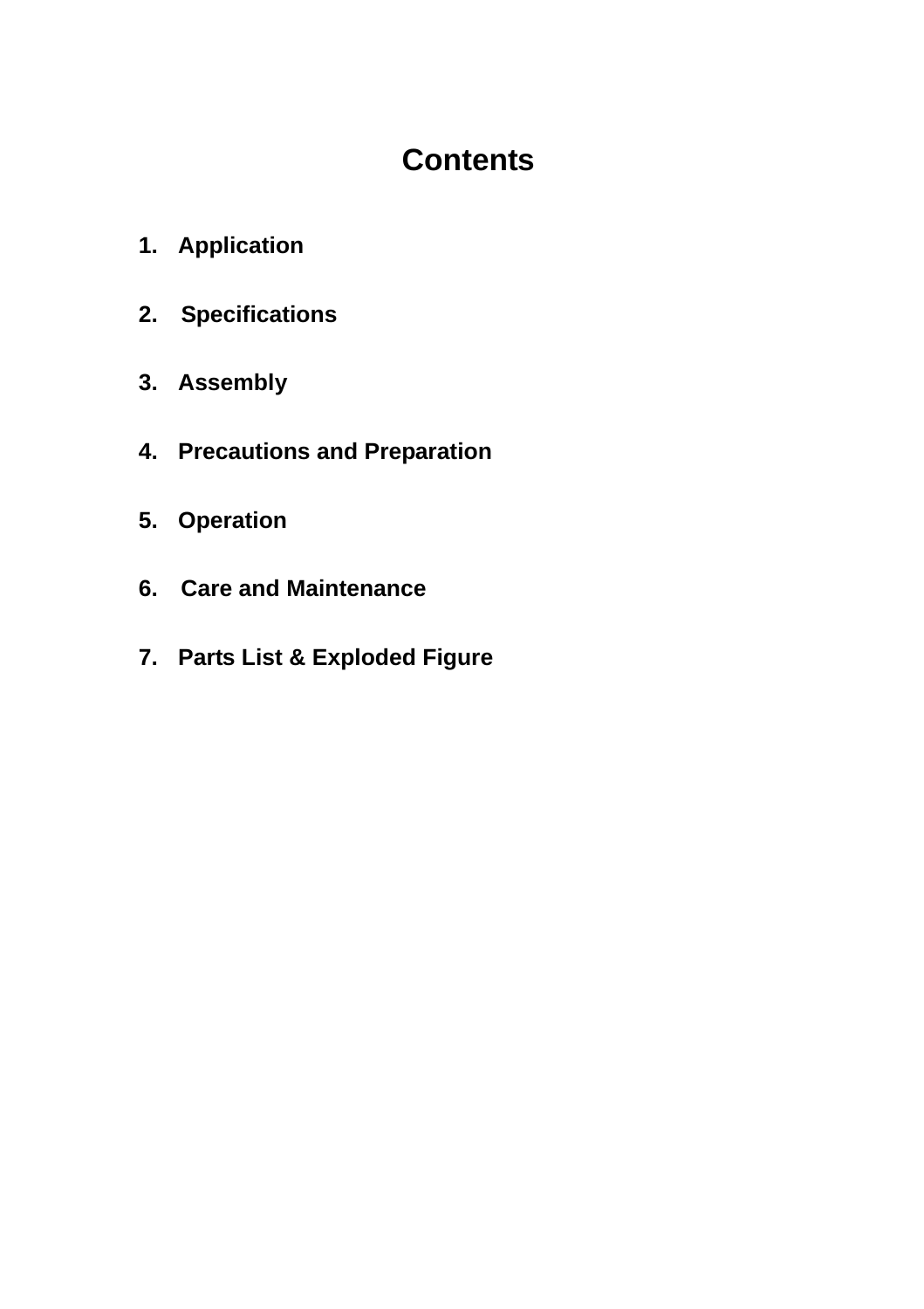THANK YOU VERY MUCH FOR CHOOSING OUR MANUAL FURNITURE MOVER. FOR YOUR SAFETY AND CORRECT OPERATION, PLEASE CAREFULLY READ THE MANUAL BEFORE USE.

NOTE: All of the information reported herein is based on data available at the time of printing. The factory reserves the right to modify its own products at any time without notice or incurring in any sanction. Please verify with the factory for possible updates.

## **1. Application**

The manual furniture mover has been developed for lifting and shifting wooden furniture. For this reason, its side supports are lined with felt and the platforms with rubber. The securing straps have also edge-protectors, to prevent damage to the furniture.

Since the hydraulic furniture mover consists of two units, it is possible to move pieces of furniture of varying lengths but a rectangular base using the minimum of space. Due to its weight, the anti-slip covering on the platforms and the teeth on the platform tips, the piece of furniture will hold itself in position when the units are standing vertically and lower supports are in contact with its sides.

The securing strap is an additional absolute necessity.

The hand crank is turned clockwise to lift the platforms and in the opposite direction to lower again.

Using an old crate~ try a few "dry runs" with the transport units moving furniture with them.

If you operate properly, our hydraulic furniture mover will help you to move switch cabinets, furniture, and etc. quickly and safely.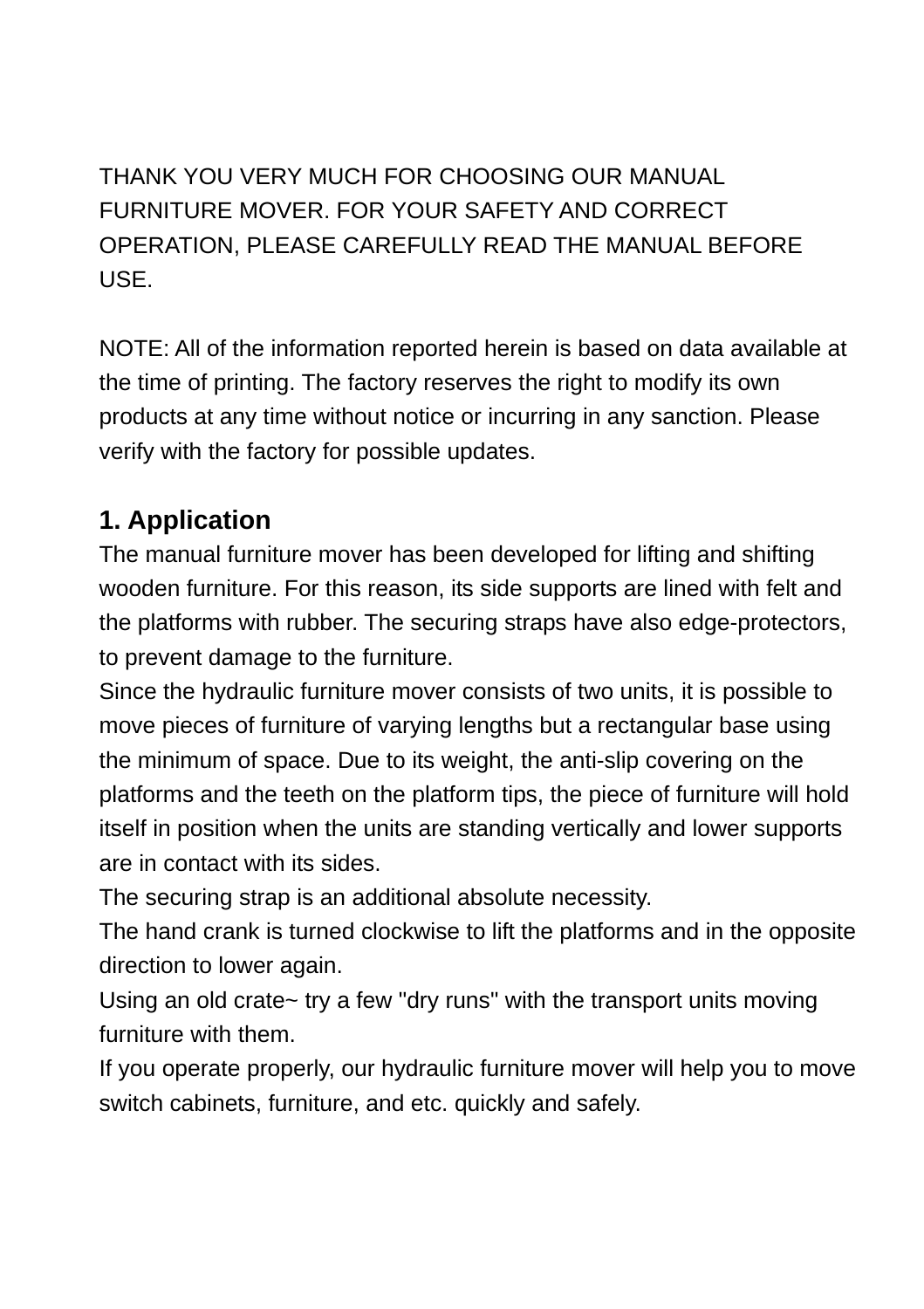### **2. Specifications**

|       |                   | Load Capacity   Lifting Height   Lifting Plate Size | <b>Net Weight</b> |
|-------|-------------------|-----------------------------------------------------|-------------------|
| 600kg | 300 <sub>mm</sub> | $225\times 120$ mm                                  | 25kg              |

#### **3.Assembly**

Every transport unit consists of three separate component groups: the frame, the platform, and the lifting mechanism.

First remove a platform from the box, and place it on the floor. Then insert, the spindle mechanism through the upper opening and the slot in the profiled guide rail, until the mechanism's locating projection is seated in the top of the guide rail. The upper side support and the crank of the mechanism must face in opposite directions. Do not yet tighten the clamping screw of the guide rail.

Now slide the frame's guide rail over the upper sliding insert of the platform, inserting the spindle through the hole in this until the frame is standing on its wheels on the floor. The gear housing will be pushed out of the guide when the spindle contacts the lower sliding insert of the platform. Turn the crank clockwise to move the threaded spindle down through the lower insert, until the locater of the gear housing is again seated in the guide and the bottom of the housing is resting on the guide.

Now, the clamping bolt may be tightened.

The second unit is assembled in the same way.

## **4. Precautions and Preparation**

4.1 The floor must be absolutely level, smooth and clean. There must be no inclines or slopes to be moved over. Make sure that the floor and the floor covering are to stand up to the loading imposed by the wheel and whether they can take the weight of the furniture being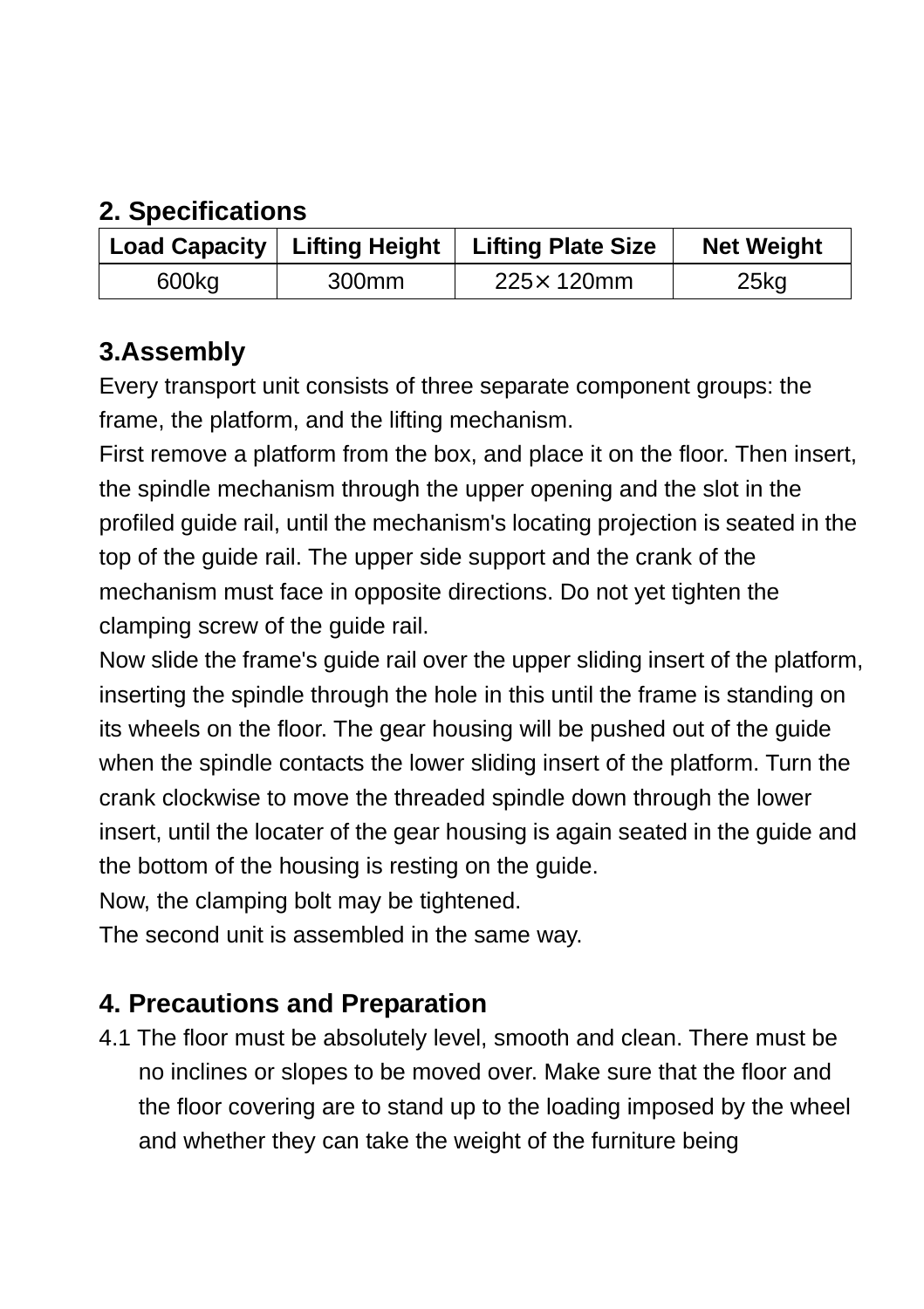transported.

- 4.2 Check whether the piece of furniture to be transported contains any loose objects. These will have to be removed, or' secured against slopping out of position.
- 4.3 Check whether the piece of furniture is strong enough for the two opposite sides to take the weight of the piece via the transport units' platforms, and whether the upper supports of the transport units can hold the furniture to be transported without damaging it.
- 4.4 Find the weight of the piece of furniture to be transported. The maximum load of 600 kg/pair =300 kg for each unit must not be exceeded.
- 4.5 Find the center of gravity of the furniture to be transported. Along the furniture base, it is the decisive for the load that a single transport unit can bear, across the base, for the center' of the transport unit, and. in connection with the height, for the moment of tilting that occurs when moving the furniture. When in use, the height of the center of gravity must not exceed 0.8m. The distance of the transport units to one another must not be less than 0.5m and not  $g \sim$  lity 4.0m (furniture of the securing straps).
- 4.6 Never use this equipment for towing behind a vehicle.

## **5. Operation**

Before use, the transport components should be checked for function, and for any damage. If there are visible defects, the components should not be used. Damaged parts must be replaced.

Since the manual furniture mover consists of two parts, it is necessary for two persons to operate them.

Before transporting furniture, the platforms should be wound down to the floor until the transport units are standing vertically. If the furniture to be transported has an overhang at the level of the upper support, this support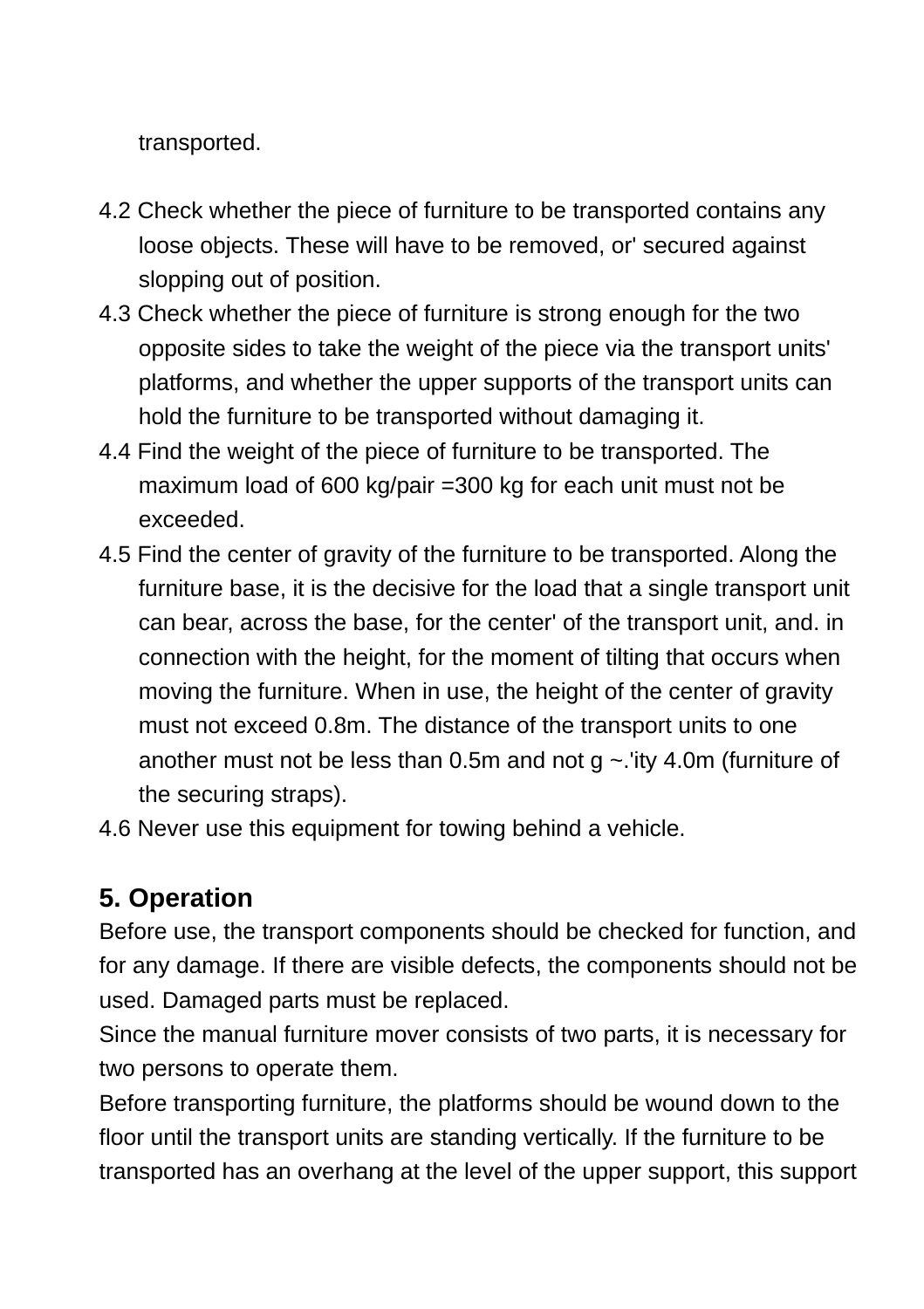may be screwed in or out, adjusting it until the transport is standing level. If this adjustment option is not sufficient, or, when the platforms are lowered, the transport until cannot lean against the furniture, these must not be used to transport it.

Push the platforms of the units under the side faces (narrow sides) of the piece of furniture until the upper and lower supports are resting against it. The centers of the platforms must be beneath the center of gravity of the furniture.

Place the securing straps in position with the edge protectors at the edges of the furniture. Pull the straps tight. The straps will connect both units and, when used correctly, prevent them from slipping out of position. Wind up the platforms about l cm, and carefully check how firmly the piece furniture is standing on the platforms. It may be that the transport units will have to be moved to anther position.

Both platforms must be raised at the same amount.

For the transport itself, the height off the floor must be a maximum of 2cm only. When moving the furniture, only push the transport units, and choose the way to the furniture's new position so that, if possible, the furniture is only moved lengthwise. When moving furniture sideways, always take the greatest care; there is a great risk of the furniture tilting over. Avoid any jerky pushing movements.

The article being transported must not be left unattended standing on the equipment; it must always be lowered onto the floor.

The securing straps can only be opened when the article being transport or the platforms are standing on the floor.

#### **6. Care and Maintenance**

This Manual Furniture Mover only requires little care and maintenance, but this must be carried out regularly. Depending on its use, the spindles and gear wheels must be re-greased weekly or monthly, using standard multi-purse grease. For this, the spindle may be reached using a brush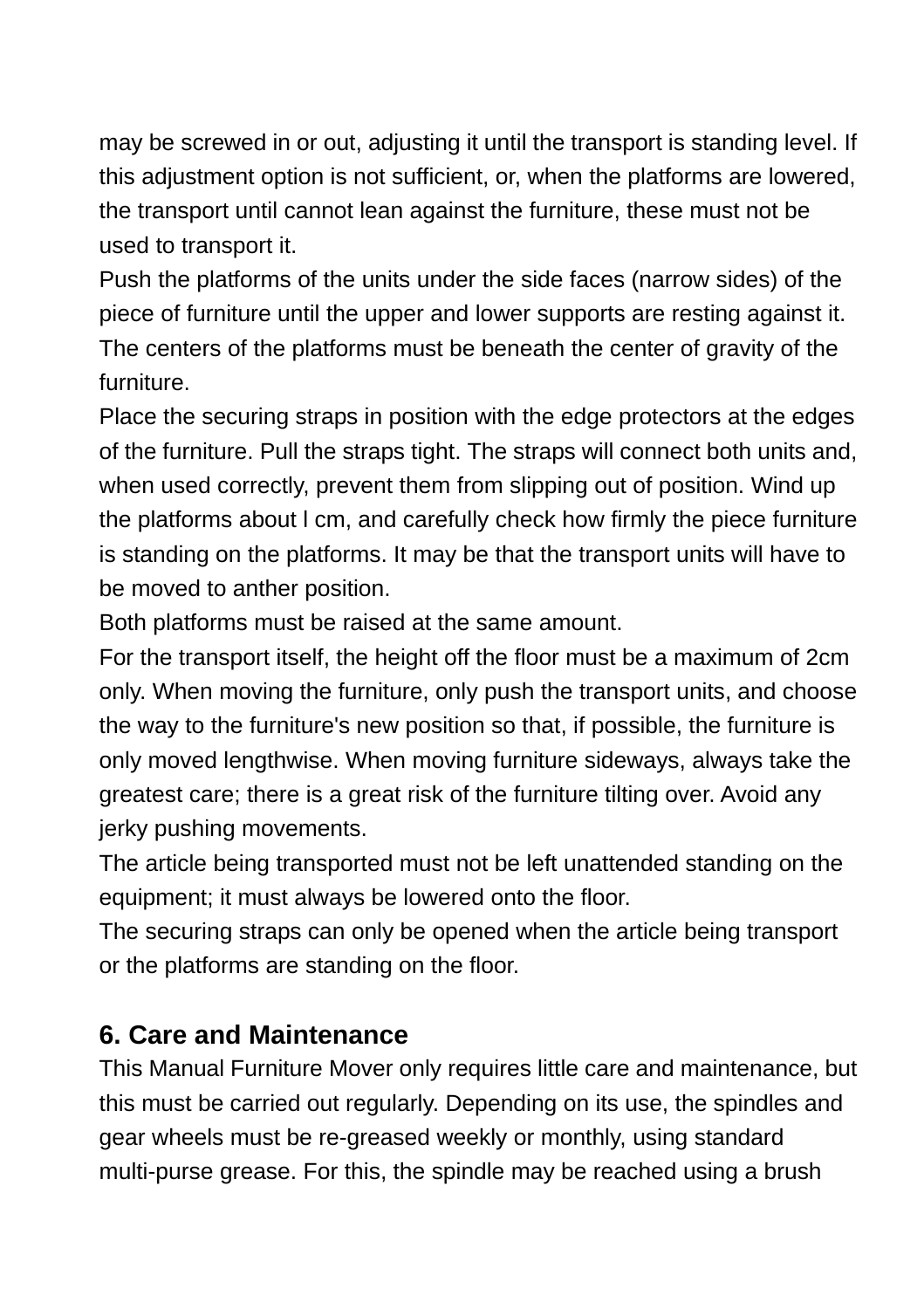through the slot in the guide rail. The gear wheels are also greased using brush, by first levering off the gear-housing lid with a screwdriver. The lid should be pressed down firmly to close it again. The units' function should be tested.

| Item No.       | <b>Description</b>      | Qty            |
|----------------|-------------------------|----------------|
| 1              | <b>Screw</b>            | 1              |
| $\overline{2}$ | <b>Hand Grip</b>        | 1              |
| 3              | Crank                   | 1              |
| 4              | Seating                 |                |
| 5              | <b>Drive Gear</b>       | 1              |
| 6              | <b>Driven Gear</b>      | 1              |
| $\overline{7}$ | <b>Plane Bearing</b>    | 1              |
| 8              | <b>Screw Rod</b>        | 1              |
| 9              | <b>Wheel Seating</b>    | 2              |
| 10             | Inner Housing           | $\overline{2}$ |
| 11             | Inner Housing           | $\overline{2}$ |
| 12             | Woven Belt              |                |
| 13             | <b>Lifting Platform</b> | 1              |
| 14             | Wheel                   | $\overline{2}$ |
| 15             | <b>Bolt</b>             | $\overline{2}$ |
| 16             | <b>Supporting Base</b>  | 1              |
| 17             | Felt                    | 2              |
| 18             | <b>Supporting Plate</b> | 1              |
| 19             | Nut                     | 1              |
| 20             | Dust-proof Cover        | 1              |

### **7. Parts List & Exploded Figure**